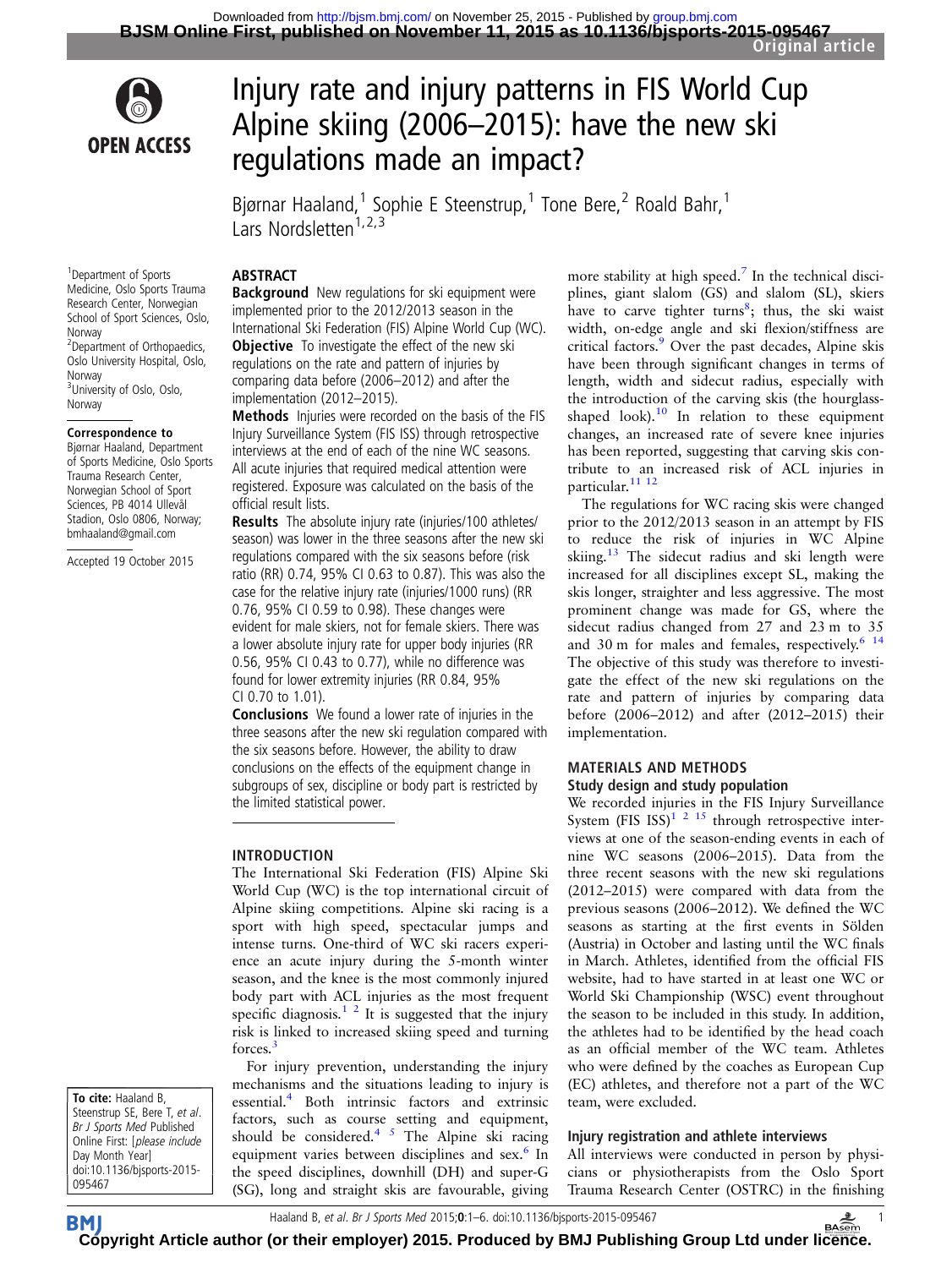area or during organised meetings at the competitor's hotels or race office. A standardised interview form was used, outlined as the week-by-week calendar of the Alpine WC, with the aim of facilitating athlete recall. If the athlete reported an injury, a specific injury form was completed, including information concerning: (1) injury location (expressed as the body part injured), (2) injured side, (3) injury severity (expressed as number of days of absence from full participation in training and competition), (4) injury type, (5) injury circumstance and (6) specific diagnosis. If the athlete was not present in person (due to injury or other reasons), we interviewed their coach, physician or physiotherapist.

The definition of injury as well as the classification of the type of injury and body part injured is based on the consensus statement on injury surveillance in football.<sup>16</sup> An injury is defined as 'all acute injuries that occurred during training or competition and required attention by medical personnel'. [16](#page-5-0) Training included official training, team training and other activity on snow, for example, free skiing or warm up.

### Exposure registration

To calculate exposure, we manually counted the number of started runs during the WC, WSC and Olympic Winter Games (OWG) competitions for each athlete per competition. If an athlete did not finish (DNF) or was disqualified from a run, we included the runs up to, as well as the run where the athlete DNF or was disqualified. This information was obtained from the official FIS website [\(http://www.](http://www.fis-ski.com/alpine-skiing)fi[s-ski.com/alpine-skiing](http://www.fis-ski.com/alpine-skiing)). The race calendar for each season was downloaded to identify the WC, WSC and OWG competitions. We summed the number of runs for each athlete per competition, per year and for the nine seasons.

## injury rate (number of injuries per 1000 competition runs). The calculations were based on the Poisson model, and we used Z-tests for comparing injury incidences between seasons. We computed risk ratio (RR) to compare the seasons before and after the change of ski regulations, with regard to body part injured and the different disciplines. All calculations were presented with 95% CIs. A two-tailed p level of <0.05 was considered statistically significant.

## RESULTS

### Athlete interviews and injuries

During the nine seasons (2006–2015), 2402 athlete interviews (1058 females and 1344 males) were conducted: 35% were conducted with the athlete in person and 65% with the head coach or medical personnel. In total, 794 injuries (314 among females and 480 among males) were reported (table 1). Of these, 663 (84%) were time-loss injuries (absence  $\geq$ 1 day) and 309 (39%) were severe injuries (absence >28 days).

In total,  $45\%$  (n=354) of the injuries occurred during the WC/WSC/OWG competitions, 17% (n=133) during official training to these competitions, and  $10\%$  (n=80) happened during other FIS official training or competitions (table 1). Furthermore, 29% (n=227) of the injuries occurred in individual or team training on snow.

There were in total 5759 runs where the athlete DNF during the nine seasons. The rate of DNF was lower in the seasons after the new ski regulations (135, 95% CI 128 to 141 per 1000 runs) compared with the seasons before (144, 95% CI 140 to 148; RR; 0.94, 95% CI 0.89 to 0.99) (table 1).

### Injury incidence

## Statistical analysis

The injury incidence was expressed as the absolute injury rate (number of injuries per 100 athletes per season) and the relative In total, the absolute injury rate was 33.1 (95% CI 30.8 to 35.4) injuries per 100 athletes per season. The absolute injury rate was lower in the three seasons after the new ski regulations (26.8 injuries per 100 athletes per season, 95% CI 23.3 to 30.4) compared with the six seasons before (36.2, 95% CI 33.3 to

Table 1 The number of athlete interviews, injuries, uncompleted runs and severity of injuries reported during nine seasons (2006–2015) in WC Alpine skiing

|                                 | <b>Seasons</b> |           |          |          |           |          |          |          |          |              |
|---------------------------------|----------------|-----------|----------|----------|-----------|----------|----------|----------|----------|--------------|
|                                 | 06/07          | 07/08     | 08/09    | 09/10    | 10/11     | 11/12    | 12/13    | 13/14    | 14/15    | <b>Total</b> |
| <b>Interviews</b>               |                |           |          |          |           |          |          |          |          |              |
| Male                            | 144            | 148       | 148      | 140      | 157       | 148      | 163      | 149      | 147      | 1344         |
| Female                          | 116            | 113       | 115      | 128      | 118       | 118      | 124      | 119      | 107      | 1058         |
| Total                           | 260            | 261       | 263      | 268      | 275       | 266      | 287      | 268      | 254      | 2402         |
| Injuries (%)                    |                |           |          |          |           |          |          |          |          |              |
| WC/WSC/OWG                      | 36(43)         | 51 (49)   | 32 (37)  | 43 (47)  | 58 (46)   | 41 (49)  | 27(36)   | 27(46)   | 39 (48)  | 354 (45)     |
| Official training to WC/WSC/OWG | 11(13)         | 19 (18)   | 19 (22)  | 21(23)   | 18(14)    | 13(15)   | 12 (16)  | 8(14)    | 12(15)   | 133(17)      |
| Other FIS/other competitions    | 13(15)         | 10(10)    | 4(5)     | 3(3)     | 11(9)     | 6(7)     | 11(14)   | 8(14)    | 4(5)     | 70(9)        |
| Official FIS training           | 0(0)           | 1(1)      | 3(3)     | 1(1)     | 2(2)      | 0(0)     | 0(0)     | 2(3)     | 1(1)     | 10(1)        |
| Other training activity on snow | 24 (29)        | 24(23)    | 29(33)   | 23(25)   | 37 (29)   | 24 (29)  | 26(34)   | 14(24)   | 26(32)   | 227 (29)     |
| Total                           | 84 (100)       | 105 (100) | 87 (100) | 91 (100) | 126 (100) | 84 (100) | 76 (100) | 59 (100) | 82 (100) | 794 (100)    |
| Severe injuries (%)             |                |           |          |          |           |          |          |          |          |              |
| Overall $(>28$ days)            | 31(37)         | 28(27)    | 36(41)   | 41 (45)  | 46 (37)   | 25(30)   | 37 (49)  | 28 (47)  | 37(45)   | 309 (39)     |
| WC/WSC/OWG (>28 days)           | 11(31)         | 15(29)    | 10(31)   | 17(40)   | 18(31)    | 11(27)   | 11(41)   | 13 (48)  | 15(38)   | 121 (34)     |
| Time-loss injuries (%)          |                |           |          |          |           |          |          |          |          |              |
| Overall $(>1$ day absence)      | 75 (89)        | 80(76)    | 66 (76)  | 83 (91)  | 103(82)   | 66 (79)  | 69 (91)  | 56 (95)  | 65 (79)  | 663 (84)     |
| WC/WSC/OWG $(>1$ day absence)   | 30(83)         | 38 (79)   | 21(66)   | 38 (88)  | 44 (76)   | 32(78)   | 22 (82)  | 24 (89)  | 27 (68)  | 276 (78)     |
| Uncompleted runs                |                |           |          |          |           |          |          |          |          |              |
| DNF WC/WSC/OWG                  | 652            | 639       | 742      | 675      | 630       | 619      | 627      | 606      | 569      | 5759         |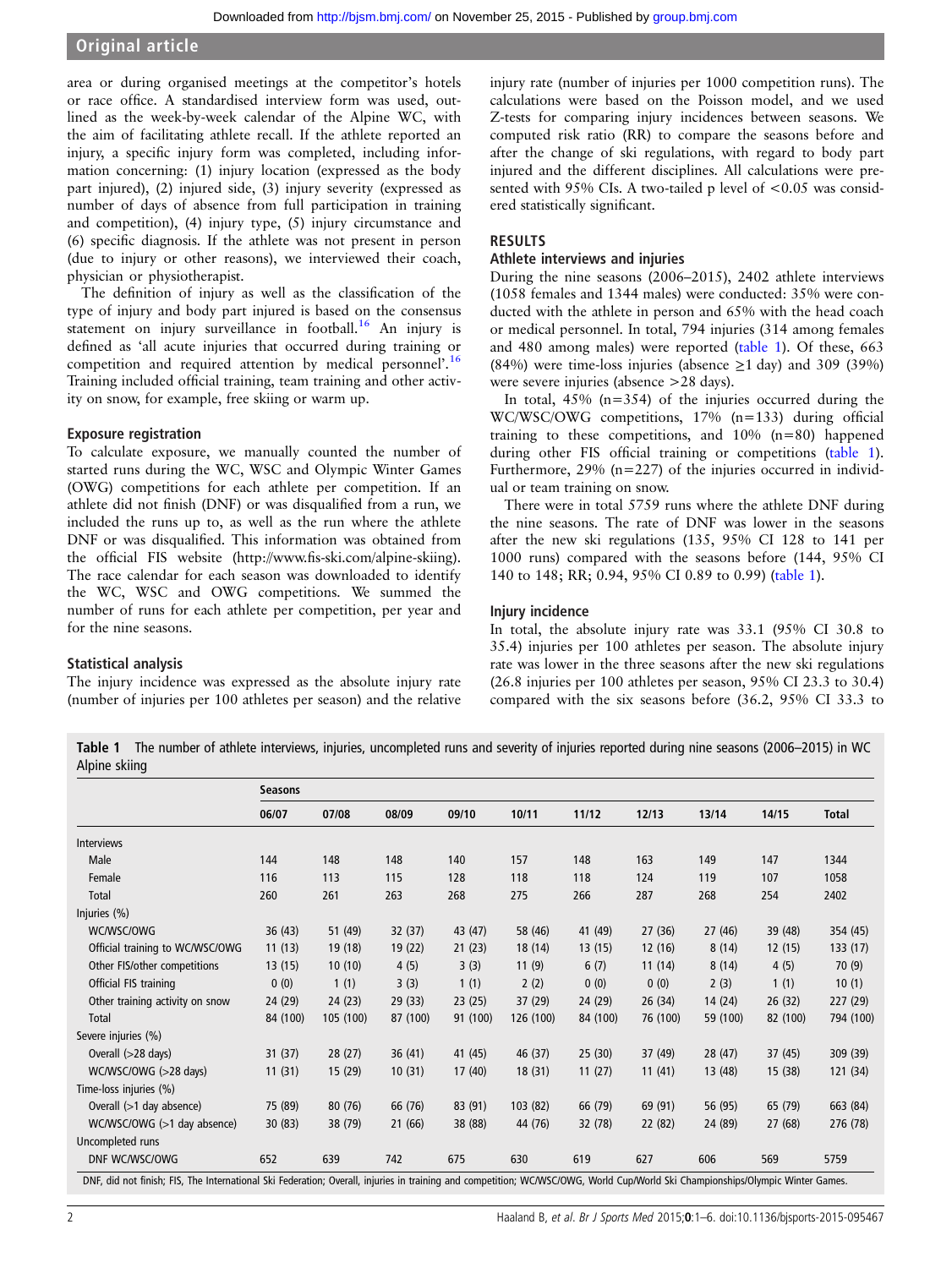39.2; RR 0.74, 95% CI 0.63 to 0.87) (figure 1). There was a lower rate of time-loss injuries (>1 day absence) in the seasons after (23.5 injuries per 100 athletes per season, 95% CI 20.1 to 26.8) compared to the seasons before (29.7, 95% CI 27.0 to 32.4; RR 0.79, 95% CI 0.67 to 0.94).

The 2402 athletes entered a total of 40 873 runs in the WC/ OWG/WSC competitions during the nine seasons (2006–2015), including all disciplines (figure 1). The relative injury rate (injuries per 1000 runs) was lower in the three seasons after the change of regulations (6.9, 95% CI 5.5 to 8.4) compared with the six seasons before (9.5, 95% CI 8.3 to 10.6; RR 0.73, 95% CI 0.58 to 0.93) (figure 1). When including only the disciplines affected by the equipment change (DH, SG and GS), there was still a lower rate of injury after the new regulations (9.6 injuries per 1000 runs, 95% CI 7.5 to 11.7) compared to before (12.6, 95% CI 10.9 to 14.3; RR 0.76, 95% CI 0.59 to 0.98).The discipline-specific injury rates are shown in [table 2](#page-3-0).

Although the absolute injury rate was lower for male athletes after the new regulations, we did not detect a significant change for female skiers ([table 3\)](#page-3-0). Also, the relative injury rate per 1000 runs for males was lower in the seasons after compared to before, while no significant change was detected for females ([table 3\)](#page-3-0).

Lower body injuries (injuries below the waist) accounted for 68% of all injuries (n=551) and injuries to the upper body accounted for 32% (n=257) during the nine seasons. Although there was a significantly lower absolute injury rate for upper body injuries after the new ski regulations (6.9, 95% CI 5.1 to 8.7) compared to before (12.4, 95% CI 10.7 to 14.2; RR 0.56, 95% CI 0.41 to 0.75), we did not detect a difference for lower body injuries after the new regulations (19.9, 95% CI 16.8 to 23.0) compared to before (23.8, 95% CI 21.4 to 26.2; RR 0.84, 95% CI 0.70 to 1.01).

There was no difference in the knee injury rate per 100 athletes per season (RR 0.84, 95% CI 0.59 to 1.20) or per 1000

runs (RR 0.88, 95% CI 0.69 to 1.11) after the new regulations (fi[gure 2\)](#page-4-0), nor was there a difference in the rate of ACL injuries (RR 0.77, 95% CI 0.43 to 1.39), head/face or lower back injuries. However, for hand/finger/thumb injuries, there was a lower rate of injuries per 100 athletes in the seasons after (2.2, 95% CI 1.20 to 3.25) compared to before (4.1, 95% CI 3.09 to 5.07; RR 0.55, 95% CI 0.32 to 0.92). Also, for ankle/foot injuries, there was a lower rate of injuries after (2.1, 95% CI 1.41 to 2.85) compared to before (0.9, 95% CI 0.22 to 1.51; RR 0.41, 95% CI 0.18 to 0.91).

### **DISCUSSION**

This is the first study comparing the rate and pattern of injury before and after the implementation of new regulations for ski equipment in WC Alpine skiing. Our main finding was that the absolute injury rate, a measure of the overall injury risk during the competitive season, was 26% lower and the relative injury rate, a measure of injury risk during competition in the disciplines affected by the new regulations, was 24% lower in the three seasons after the equipment change compared with the six seasons before.

### Methodological considerations

However, there are limitations to the study design that need to be considered when interpreting the results. First, the study population was limited to the world's top Alpine skiers. Therefore, although the RR comparing before with after the introduction of new ski regulations was reasonably consistent across subgroups, our ability to draw conclusions on the effects of the equipment change in subgroups of sex, discipline or body part is restricted by the limited statistical power. Second, we cannot rule out other factors, as the lower overall rate of injuries after the new ski regulations could possibly be due to the effect of variables not assessed by this study. Boots, bindings, course setting and snow conditions, along with a variety of intrinsic

Figure 1 Injury incidences in World Cup Alpine skiing during nine seasons (2006–2015), expressed as absolute injury rate (injuries per 100 athletes/ season) and relative injury rate (injuries per 1000 runs) for all disciplines computed with 95% CI for the specific seasons. The dashed line indicates the time period before (2006–2012) and after (2012–2015) the implementation of the ski changes.

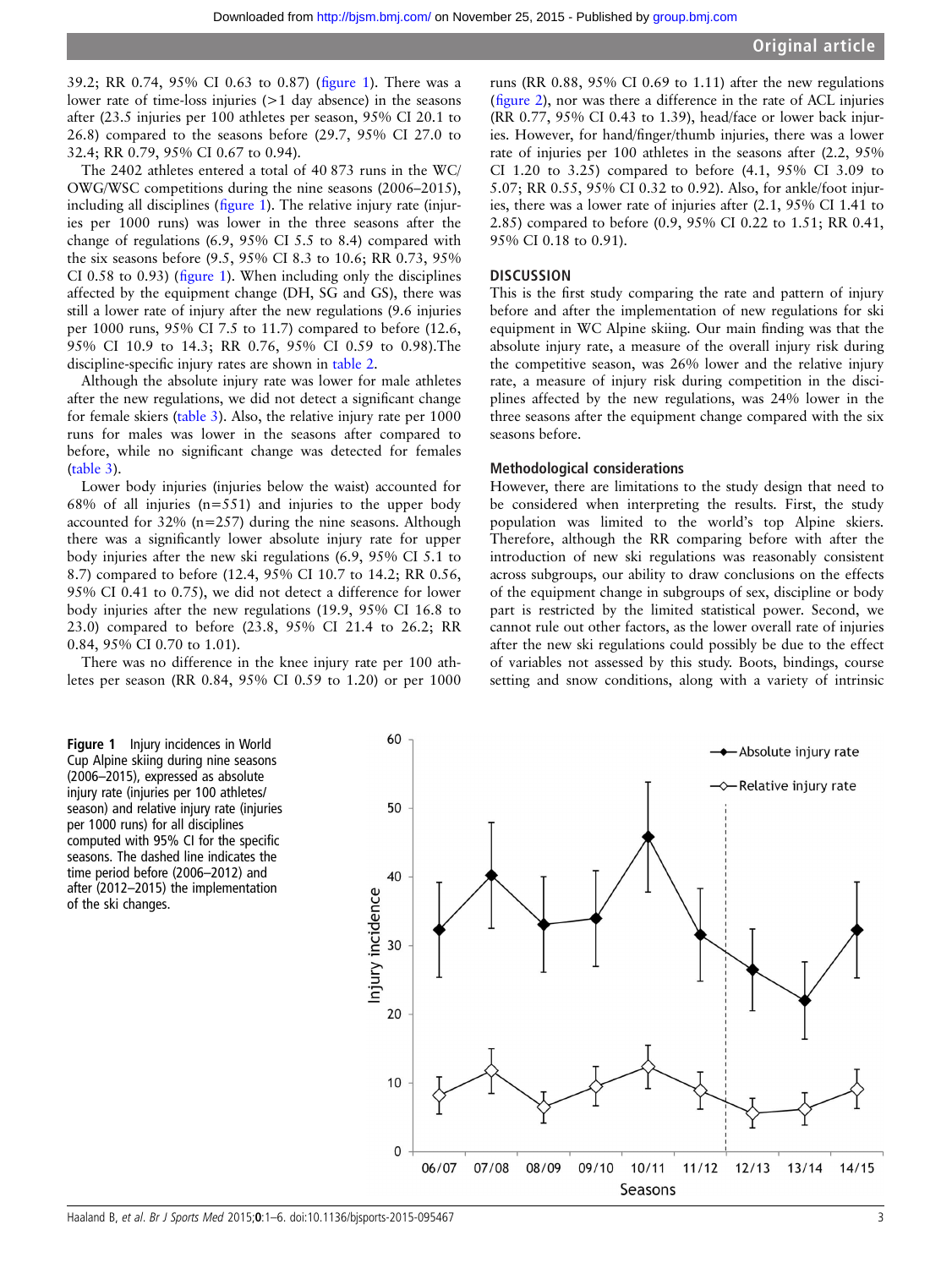|                   | Injuries (n) |           | Exposure (runs) |           | <b>Incidence</b>            |                             |                                    |
|-------------------|--------------|-----------|-----------------|-----------|-----------------------------|-----------------------------|------------------------------------|
| <b>Discipline</b> | 2006-2012    | 2012-2015 | 2006-2012       | 2012-2015 | 2006-2012                   | 2012-2015                   | <b>RR (95% CI)</b>                 |
| Downhill          | 113          | 37        | 6241            | 2782      | 18.1 (14.8 to 21.4)         | 13.3 (9.0 to 17.6)          | $0.74$ (0.51 to 1.07)              |
| Super-G           | 49           | 21        | 4399            | 2022      | 11.1 (8.0 to 14.3)          | 10.4 (5.9 to 14.8)          | $0.93$ (0.56 to 1.56)              |
| Giant slalom      | 59           | 25        | 6903            | 3852      | 8.5 (6.4 to 10.7)           | 6.5 $(3.9 \text{ to } 9.0)$ | $0.76$ (0.48 to 1.21)              |
| Slalom*           | 40           | 10        | 9946            | 4728      | 4.0 $(2.8 \text{ to } 5.3)$ | $2.1$ (0.8 to 3.4)          | $0.53$ (0.26 to 1.05)              |
| Total             | 261          | 93        | 27 489          | 13 3 8 4  | $9.5$ (8.3 to 10.6)         | $6.9$ (5.5 to 8.4)          | $0.73$ (0.58 to 0.93) <sup>+</sup> |

<span id="page-3-0"></span>Table 2 Number of injuries and runs for each discipline during the six seasons before (2006–2012) and three seasons after (2012–2015) the change of ski regulations with relative injury rate (injuries per 1000 runs) and risk ratio computed with 95% CI

†Significant difference (p<0.05).

factors, such as experience, skier behaviour, technique, specialisation, physical and psychological factors, need to be considered. However, although the general focus on injuries has increased within FIS in recent years, the only other systematic change we are aware of during the observation period is the introduction of a new helmet standard prior to the 2013–2014 season. However, a strength of this study is that all athletes included were exposed to the change in ski regulations, as they needed to comply with FIS rules in order to compete in the WC.

Another limitation is that we recorded injuries only during the WC seasons, and therefore we cannot assess whether the equipment change had the same favourable effect during the off-season, when much of the training takes place on snow. Also, since the injury database is anonymised each year for confidentiality reasons, we cannot assess the effect of previous injury on injury risk. Previous injury is one of the the main risk factors for injury across body regions, injury types and sports. $17-20$  $17-20$  However, it seems unlikely that the rate of re-injuries would change from before to after the new ski regulations. Finally, during the nine WC seasons, we recorded injuries through interviews with athletes, coaches or team medical personnel at the end of each season. One-third of the interviews were performed with the athletes, while two-thirds were performed with the coach or medical personnel. The reason for this was that not all athletes were present at the WC finals, as only the athletes ranked among the top 30 in each discipline were qualified. Furthermore, when using retrospective interviews, recall bias may be a challenge. However, a methodological study considered retrospective athlete/coach interviews to be the best method to detect injuries during the season,  $15$  and

there is no reason to believe that recall bias has changed from before to after the ski changes.

### Injury incidence

One likely reason for the reduction in injury rate is a reduction in falls, as measured by the proportion completing their run. There was a 6% lower rate of DNF per 1000 runs in the seasons after compared with before the ski equipment change. We found that there was a 44% lower risk of injuries to the upper body in the seasons after the new ski regulations compared to before. Since upper body injuries typically occur as a result of falls and crashes, $2<sup>1</sup>$  one reason for the lower rate of these injuries could be that the lower rate of DNF was caused by less falls. However, from our data, we cannot tell if an athlete who DNF fell or crashed or simply skied out of the course.

The reduction in injury rate was only evident among male athletes. One reason could be the low statistical power among female skiers, as discussed above. Another reason could be the sex-specific differences in the ski equipment, $6$  where the equipment changes made for male skiers may have had a larger impact on the risk of injury. However, it is not known whether the apparent difference in the effect on injury rate between males and females is related to the longer and less aggressive skis used by males, better technical and tactical adaptation by male skiers, or if it is course related. Since males have longer courses and therefore spend more time on the course, the risk reduction may be more evident.

The equipment change may have led to changes in skiing technique as the aim of the new ski regulations was to reduce the aggressiveness of the ski-snow interaction, leading to a reduction in turning speed and forces.<sup>[13](#page-5-0)</sup> With a decreased self-

Table 3 Sex distribution of injuries and runs during the six seasons before (2006–2012) and the three seasons after (2012–2015) the change of ski regulations with absolute injury rate (injuries per 100 athletes/season) and relative injury rate (injuries per 1000 runs) and risk ratio (RR) computed with 95% CI

|                                               |           |                                                         | Incidence           |                             |                        |
|-----------------------------------------------|-----------|---------------------------------------------------------|---------------------|-----------------------------|------------------------|
| 2006-2012<br>2012-2015                        | 2006-2012 | 2012-2015                                               | 2006-2012           | 2012-2015                   | <b>RR (95% CI)</b>     |
|                                               |           |                                                         |                     |                             |                        |
| 129                                           | 885       | 459                                                     | 39.7 (35.5 to 43.8) | 28.1 (23.3 to 33.0)         | $0.71$ (0.58 to 0.87)* |
| 88<br>226                                     | 708       | 350                                                     | 31.9 (27.8 to 36.1) | 25.1 (19.9 to 30.4)         | $0.79$ (0.62 to 1.01)  |
| Relative injury rate (injuries per 1000 runs) |           |                                                         |                     |                             |                        |
| 52                                            | 14 618    | 6881                                                    | 11.4 (9.7 to 13.2)  | 7.6 $(5.5 \text{ to } 9.6)$ | $0.66$ (0.49 to 0.90)* |
| 41                                            | 12 871    | 6503                                                    | $7.3$ (5.8 to 8.8)  | 6.3 $(4.4 \text{ to } 8.2)$ | $0.86$ (0.60 to 1.25)  |
|                                               |           | Absolute injury rate (injuries per 100 athletes/season) |                     |                             |                        |

\*Significant difference (p<0.05).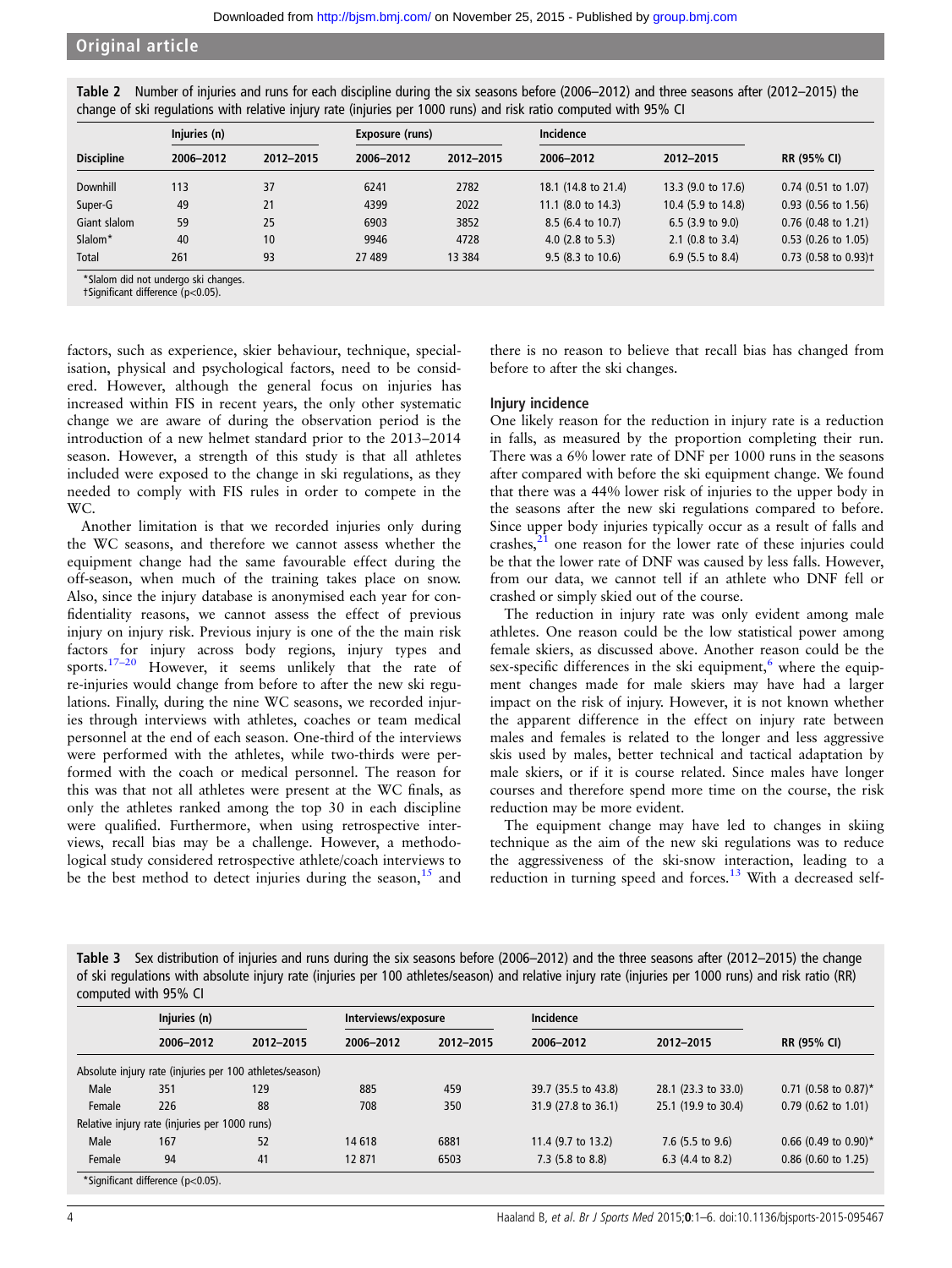<span id="page-4-0"></span>Figure 2 Injury incidence, expressed as injuries per 100 athletes/season, for the different body parts before the new equipment regulations (2006/2012) versus the seasons after (2012/2015).



steering behaviour of the skis and possibly different turning techniques, course settings could also have changed after the new regulations. However, we have not investigated whether the courses are set differently after the new ski regulations in order to control speed or turn radii.

### Injury pattern

As expected, knee injuries were the most common injury type during the nine seasons. No difference was found in the rate of knee injuries in general, or ACL injuries in particular, after the new regulations compared to before. However, as discussed above, low study power should be considered when interpreting these findings. To detect a significant difference, we would need to see considerably more ACL injuries, or increase the observation period, covering more seasons. Furthermore, we found no difference in the rate of severe injuries (>28 days absence), but there was a lower rate of time-loss injuries (>1 day absence) in the seasons after the new ski regulations.

The results from our study suggest that the new ski regulations have had an effect on the overall rate of injuries. Continued injury surveillance for more WC seasons will provide more data and allow us to ascertain the effect of the new ski regulations on the rate of knee and ACL injuries and the injury rate within subgroups of sex and disciplines.

### **CONCLUSION**

We found a lower rate of injuries in the three seasons after the new ski regulation compared with the six seasons before. On the basis of the number of finishers per run, this may have been caused by a reduction in falls. However, the ability to draw conclusions on the effects of the equipment change in subgroups of sex, discipline or body part is restricted by the limited statistical power.

How might it impact on clinical practice in the future?

Continued research into the effects of new ski regulations on the rate of injuries within subgroups of sex, disciplines and body part is needed.

## What are the findings?

- $\triangleright$  This is the first study of World Cup (WC) Alpine skiing that has reported a significant difference in the overall injury rate among male WC Alpine ski racers before and after the new regulations of ski equipment.
- ▶ The risk of time-loss injuries (>1 day absence) and upper body injuries was lower for both males and females after the new ski regulations.
- ▸ There was a lower rate of 'did not finish' (DNF) in the seasons after the new ski regulations compared to before.

Acknowledgements The authors would like to thank the World Cup athletes, coaches and medical team personnel who participated in this study and the International Ski Federation staff and officials for all practical support.

Contributors BH, SES, TB, RB and LN contributed to the study conception, design and methodology. BH and SES coordinated the study and managed the data collection. BH wrote the first draft of the paper. All the authors contributed to the final manuscript. BH and LN are the guarantors.

Funding The Oslo Sports Trauma Research Center has been established at the Norwegian School of Sport Sciences through generous grants from the Royal Norwegian Ministry of Culture, the South-Eastern Norway Regional Health Authority, the International Olympic Committee, the Norwegian Olympic Committee & Confederation of Sport, and Norsk Tipping AS. The FIS Injury Surveillance System is supported by the International Ski Federation and was established through a generous grant from DJO.

#### Competing interests None declared.

Ethics approval The project has been reviewed by the Regional Committee for Medical Research Ethics, South Eastern Norway Regional Health Authority, Norway and approved by the Social Science Data Services.

Provenance and peer review Not commissioned; externally peer reviewed.

Open Access This is an Open Access article distributed in accordance with the Creative Commons Attribution Non Commercial (CC BY-NC 4.0) license, which permits others to distribute, remix, adapt, build upon this work non-commercially, and license their derivative works on different terms, provided the original work is properly cited and the use is non-commercial. See: [http://creativecommons.org/](http://creativecommons.org/licenses/by-nc/4.0/) [licenses/by-nc/4.0/](http://creativecommons.org/licenses/by-nc/4.0/)

#### REFERENCES

Bere T, Flørenes TW, Nordsletten L, et al. Sex differences in the risk of injury in World Cup alpine skiers: a 6-year cohort study. [Br J Sports Med](http://dx.doi.org/10.1136/bjsports-2013-092206) 2014;48:36-40.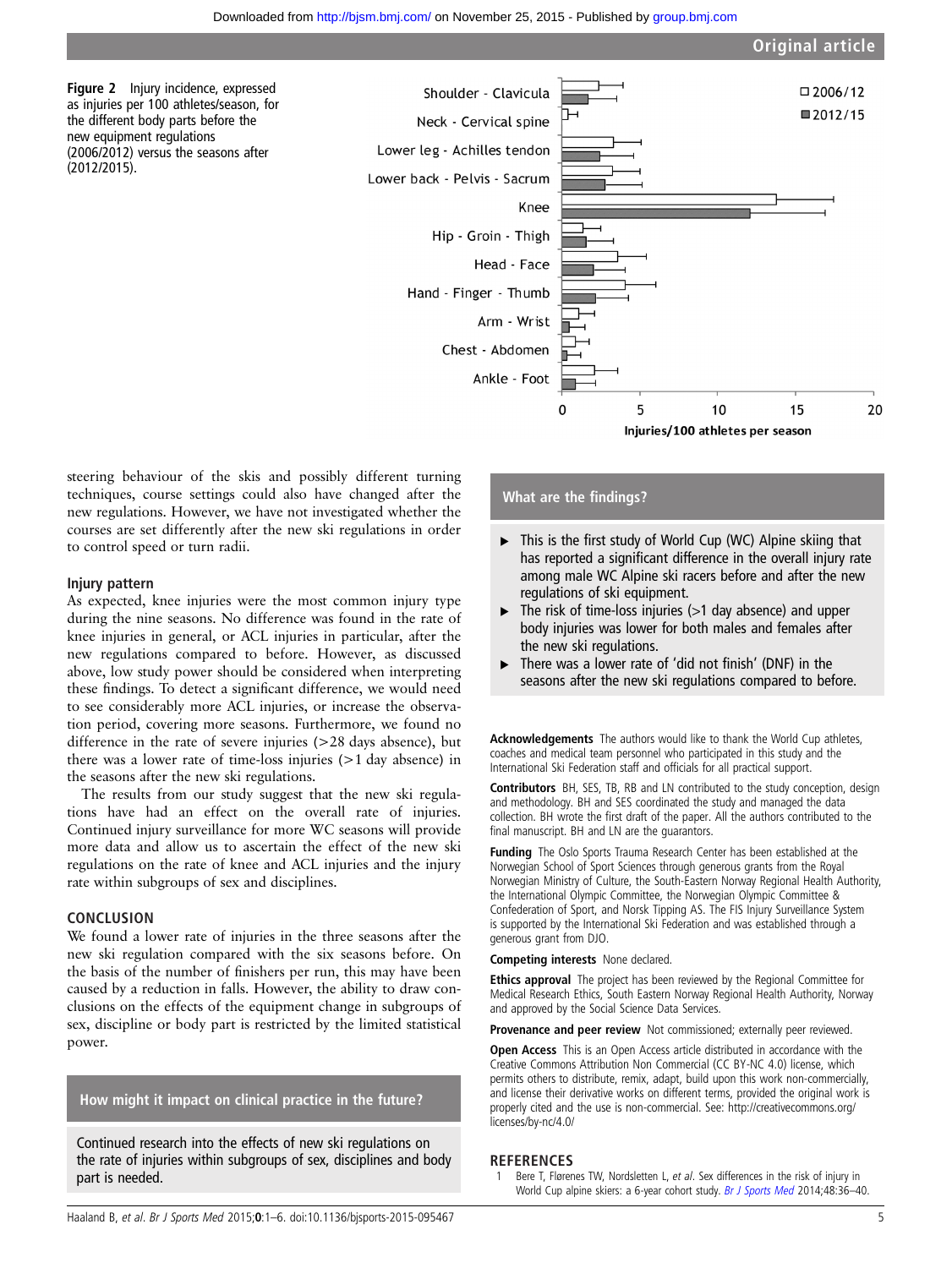- <span id="page-5-0"></span>2 Flørenes TW, Bere T, Nordsletten L, et al. Injuries among male and female World Cup alpine skiers. [Br J Sports Med](http://dx.doi.org/10.1136/bjsm.2009.068759) 2009;43:973–8.
- 3 Gilgien M, Spörri J, Kröll J, et al. Mechanics of turning and jumping and skier speed are associated with injury risk in men's World Cup alpine skiing: a comparison between the competition disciplines. [Br J Sports Med](http://dx.doi.org/10.1136/bjsports-2013-092994) 2014;48:742–7.
- 4 Bahr R, Krosshaug T. Understanding injury mechanisms: a key component of preventing injuries in sport. [Br J Sports Med](http://dx.doi.org/10.1136/bjsm.2005.018341) 2005;39:324-9.
- 5 Krosshaug T, Andersen TE, Olsen OE, et al. Research approaches to describe the mechanisms of injuries in sport: limitations and possibilities. [Br J Sports Med](http://dx.doi.org/10.1136/bjsm.2005.018358) 2005;39:330–9.
- 6 FIS. International Ski Federation 2013. Specifications for competition equipment and commercial markings. Edition 2013/2014 (September 2013).
- 7 Spörri J, Kröll J, Amesberger G, et al. Perceived key injury risk factors in World Cup alpine ski racing—an explorative qualitative study with expert stakeholders. [Br J Sports Med](http://dx.doi.org/10.1136/bjsports-2012-091048) 2012;46:1059–64.
- 8 Lemaster R. Ultimate skiing. Human Kinetics, 2010.
- 9 Müller E, Schwameder H. Biomechanical aspects of new techniques in alpine skiing and ski-jumping. [J Sports Sci](http://dx.doi.org/10.1080/0264041031000140284) 2003;21:679-92.
- 10 Masia S. Evolution of ski shape. J Int Skiing History Assoc 2005;17:33-7. 11 Johnson RJ, Ettlinger CF, Shealy JE. Update on injury trends in alpine skiing. In: Johnson RJ, Zucco P, Shealy JE, eds. Skiing trauma and Safety.
- West Conshohocken, PA: American Society for Testing and Materials, 2000: 108–18.
- 12 Johnson RJ, Natri A, Ettlinger CF, et al. Three-year study of carving skis. In: Müller E, ed. 2nd International Congress on skiing and science St. Christoph a. Arlberg, Austria: Verlag Dr. Kovac, 2001:529–43.
- 13 FIS. International Ski Federation 2011. Safety in Alpine Ski racing-status. University of Salzburg. [http://www.](http://www.fis-ski.com/mm/Document/document/General/04/22/03/Feb22011Makingprogressforsafetyinskiracing_Neutral.pdf)fi[s-ski.com/mm/Document/document/General/04/22/03/](http://www.fis-ski.com/mm/Document/document/General/04/22/03/Feb22011Makingprogressforsafetyinskiracing_Neutral.pdf) [Feb22011Makingprogressforsafetyinskiracing\\_Neutral.pdf](http://www.fis-ski.com/mm/Document/document/General/04/22/03/Feb22011Makingprogressforsafetyinskiracing_Neutral.pdf) (accessed 24 Oct 2014).
- 14 FIS. International Ski Federation 2010. Specifications for competition equipment and commercial markings. Edition 2010/2011 (October 2010).
- 15 Flørenes TW, Nordsletten L, Heir S, et al. Recording injuries among World Cup skiers and snowboarders: a methodological study. [Scand J Med Sci Sports](http://dx.doi.org/10.1111/j.1600-0838.2009.01048.x) 2011;21:196-205.
- 16 Fuller CW, Ekstrand J, Junge A, et al. Consensus statement on injury definitions and data collection procedures in studies of football (soccer) injuries. [Br J Sports Med](http://dx.doi.org/10.1136/bjsm.2005.025270) 2006;40:193–201.
- 17 Arnason A, Sigurdsson SB, Gudmundsson A, et al. Risk factors for injuries in football. [Am J Sports Med](http://dx.doi.org/10.1177/0363546503258912) 2004;32(1 Suppl):5S-16S.
- 18 Aroen A, Helgo D, Granlund OG, et al. Contralateral tendon rupture risk is increased in individuals with a previous Achilles tendon rupture. [Scand J Med Sci](http://dx.doi.org/10.1111/j.1600-0838.2004.00344.x) [Sports](http://dx.doi.org/10.1111/j.1600-0838.2004.00344.x) 2004;14:30–3.
- 19 Tate A, Turner GN, Knab SE, et al. Risk factors associated with shoulder pain and disability across the lifespan of competitive swimmers. J Athl Train 2012;47:149–58.
- 20 Bahr R, Bahr IA. Incidence of acute volleyball injuries: a prospective cohort study of injury mechanisms and risk factors. [Scand J Med Sci Sports](http://dx.doi.org/10.1111/j.1600-0838.1997.tb00134.x) 1997;7:166-71.
- 21 Bere T, Flørenes TW, Krosshaug T, et al. A systematic video analysis of 69 injury cases in World Cup alpine skiing. [Scand J Med Sci Sports](http://dx.doi.org/10.1111/sms.12038) 2014;24:667-77.